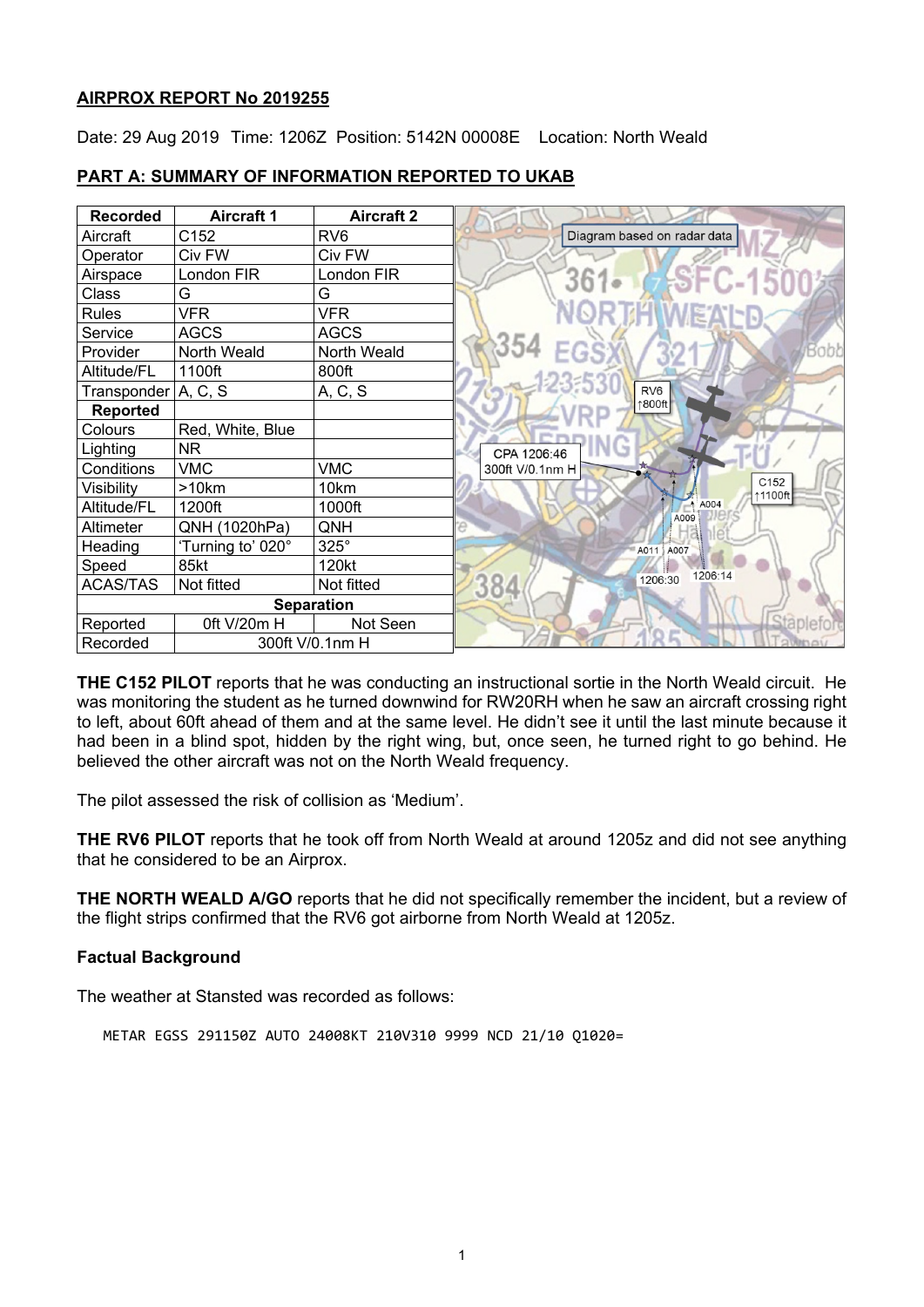## **Analysis and Investigation**

## **UKAB Secretariat**

At 1205:59 (Figure 1) the RV6 can be seen on the NATS radar, passing 200ft in the climb out from North Weald. At 1206:34 (Figure 2) the C152 can be seen turning downwind and the RV6 is turning onto a southwesterly heading. CPA occurs at 1206:46 with the two aircraft 300ft vertically and 0.1nm apart.



Figure 1: 1205:59 Figure 2:1206:34



Figure 3: 1206:46

The C152 and RV6 pilots shared an equal responsibility for collision avoidance and not to operate in such proximity to other aircraft as to create a collision hazard<sup>[1](#page-1-0)</sup>. An aircraft operated on or in the vicinity of an aerodrome shall conform with or avoid the pattern of traffic formed by other aircraft in operation[2.](#page-1-1)

 $\overline{\phantom{a}}$ 

<span id="page-1-0"></span><sup>1</sup> SERA.3205 Proximity. MAA RA 2307 paragraphs 1 and 2.

<span id="page-1-1"></span><sup>2</sup> SERA.3225 Operation on and in the Vicinity of an Aerodrome.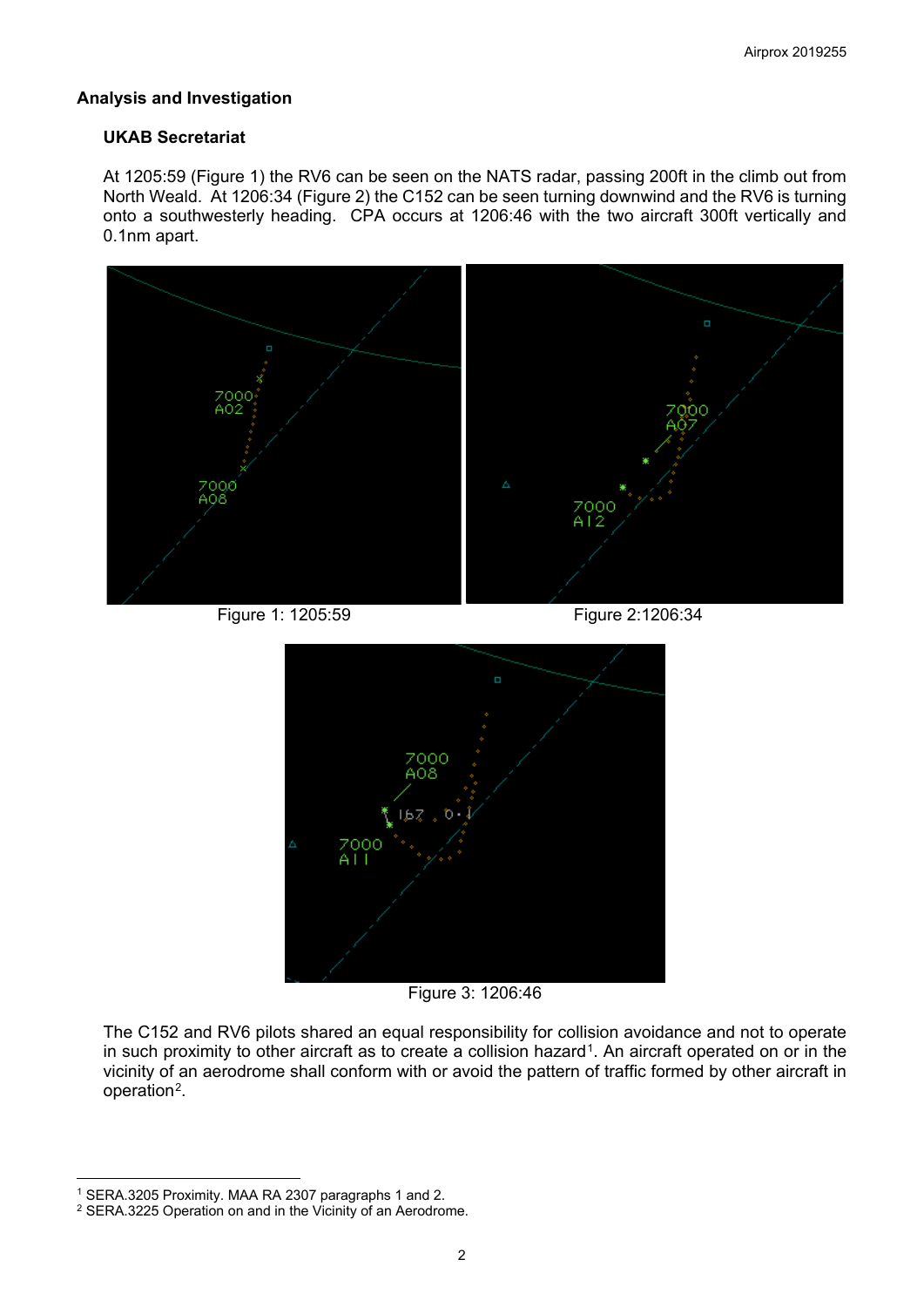## **Summary**

An Airprox was reported when a C152 and an RV6 flew into proximity in the North Weald circuit at 1206hrs on Thursday 29<sup>th</sup> August 2019. Both pilots were operating under VFR in VMC, and both were in receipt of a AGCS from North Weald.

### **PART B: SUMMARY OF THE BOARD'S DISCUSSIONS**

Information available consisted of reports from the pilots of both aircraft, radar photographs/video recordings and a report from the A/GO. Relevant contributory factors mentioned during the Board's discussions are highlighted within the text in bold, with the numbers referring to the Contributory Factors table displayed in Part C.

The Board first looked at the actions of the C152 pilot. He was instructing in the visual circuit and, noting that he had not assimilated that the RV6 was getting airborne and would be departing from the circuit, members wondered whether he had become somewhat task-focused whilst teaching his student. Both pilots were on the same frequency and the RV6 pilot's calls should have been readily heard as the RV6 pilot called for departure clearance (**CF5**). The Board noted that the instructor had reported that the wing of the C152 had likely restricted his view of the RV6 as it climbed up beneath and behind them as they turned onto downwind. As a result, neither the instructor nor the student saw the RV6 until the last minute (**CF6**). Members noted that the C152 instructor had estimated that the RV6 was much closer than the radar separation indicated, and some members wondered if this was in part due to the surprise of seeing an aircraft cut in ahead at that stage in the visual circuit.

Turning to the RV6 pilot, members noted that he took-off from North Weald immediately after the C152 and so the RV6 pilot should have been aware of it whilst holding ready for departure. He had clearly not assimilated that the C152 was remaining in the visual circuit and had turned into conflict with it as he departed to the west. Members thought that he had cut the corner as he departed, and this had exacerbated the conflict as he turned ahead of the C152 (**CF3**). Ultimately, the Board agreed that it was for the RV6 pilot to integrate with traffic that was ahead in the circuit (**CF2**, **CF4**) and, having reported that he did not recall being in close proximity to any traffic, members thought that, on the balance of probability, he had not seen the C152 (**CF6**).

The Board briefly discussed the actions of the A/G Operator and noted that, in providing an AGCS, he was not required to integrate the traffic and could not issue control instructions to aircraft (**CF1**).

When assessing the risk, members noted that although on radar there had been 300ft separation between the two aircraft, the RV6 was probably climbing fairly rapidly. Neither pilot had seen to other in time to take any action, leading some members to argue that this meant that safety had been much reduced (Category B). However, others argued that 300ft was still a reasonable margin of separation, even if neither had seen the other. In the end, although it was agreed that this incident was close to a Category B, the latter view prevailed and the Airprox was assessed as risk Category C, safety degraded, but no risk of collision.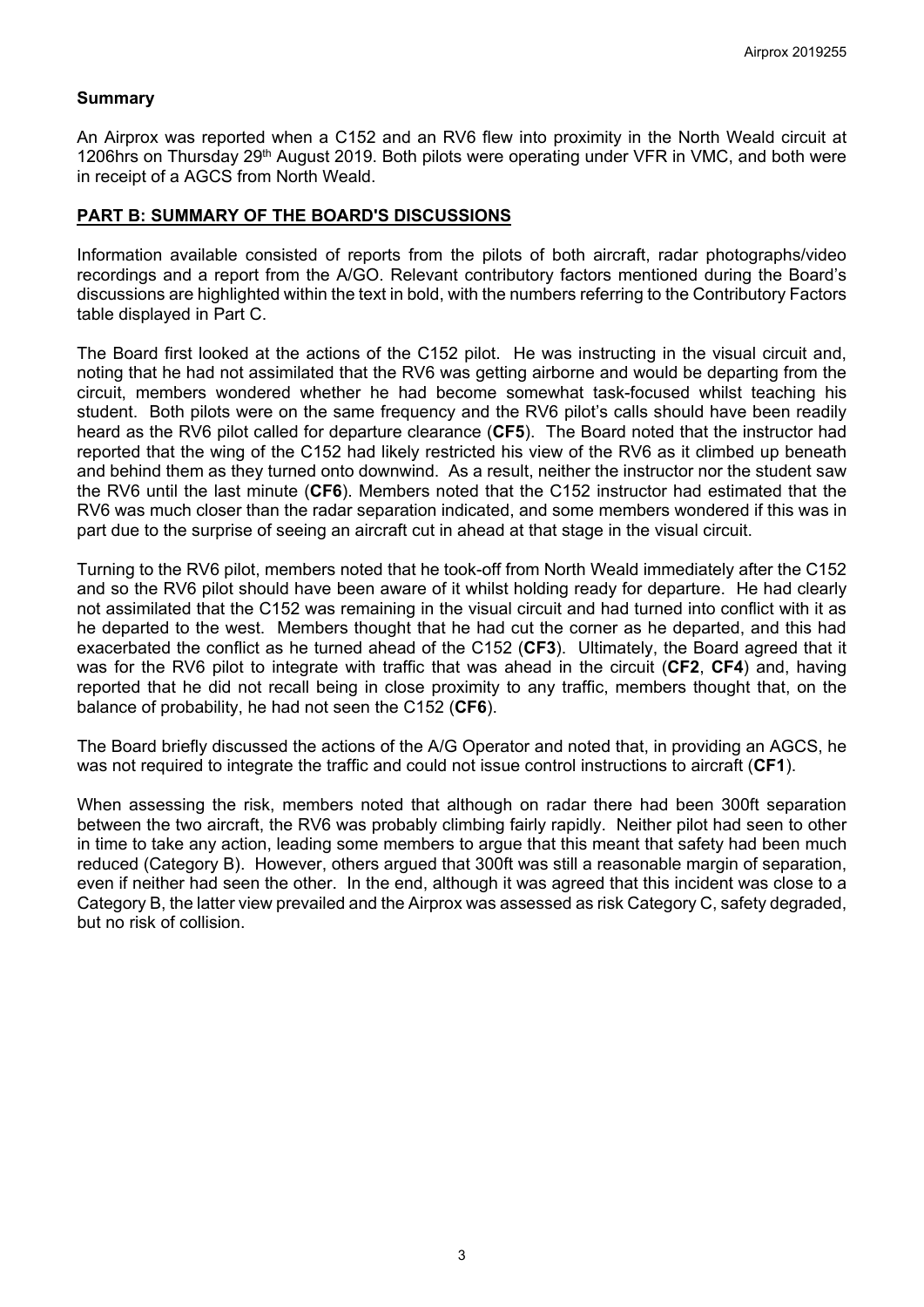## **PART C: ASSESSMENT OF CONTRIBUTORY FACTORS AND RISK**

## Contributory Factors:

|                | 2019255                                                        |                                            |                                                                     |  |  |
|----------------|----------------------------------------------------------------|--------------------------------------------|---------------------------------------------------------------------|--|--|
| <b>CF</b>      | Factor                                                         | <b>Description</b>                         | Amplification                                                       |  |  |
|                | <b>Ground Elements</b>                                         |                                            |                                                                     |  |  |
|                | • Situational Awareness and Action                             |                                            |                                                                     |  |  |
| 1              | Contextual                                                     | • Situational Awareness and Sensory Events | Not required to monitor the aircraft under the agreed<br>service    |  |  |
|                | <b>Flight Elements</b>                                         |                                            |                                                                     |  |  |
|                | <b>• Regulations, Processes, Procedures and Compliance</b>     |                                            |                                                                     |  |  |
| $\overline{2}$ | <b>Human Factors</b>                                           | • Flight Crew ATM Procedure Deviation      | Regulations/procedures not complied with                            |  |  |
|                | <b>• Tactical Planning and Execution</b>                       |                                            |                                                                     |  |  |
| 3              | <b>Human Factors</b>                                           | • Action Performed Incorrectly             | Incorrect or ineffective execution                                  |  |  |
| 4              | <b>Human Factors</b>                                           | • Aircraft Navigation                      | Did not avoid/conform with the pattern of traffic<br>already formed |  |  |
|                | • Situational Awareness of the Conflicting Aircraft and Action |                                            |                                                                     |  |  |
| 5              | <b>Human Factors</b>                                           | • Understanding/Comprehension              | Pilot did not assimilate conflict information                       |  |  |
|                | • See and Avoid                                                |                                            |                                                                     |  |  |
| 6              | <b>Human Factors</b>                                           | • Monitoring of Other Aircraft             | Non-sighting or effectively a non-sighting by one or<br>both pilots |  |  |

### Degree of Risk: C.

### Safety Barrier Assessment<sup>[3](#page-3-0)</sup>

In assessing the effectiveness of the safety barriers associated with this incident, the Board concluded that the key factors had been that:

### **Flight Elements:**

 $\overline{\phantom{a}}$ 

**Regulations, Processes, Procedures and Compliance** were assessed as **ineffective** because the RV6 pilot cut ahead of the C152 in the circuit.

**Tactical Planning and Execution** was assessed as **partially effective** because the RV6 pilot departed without fully taking into consideration the circuit traffic.

**Situational Awareness of the Conflicting Aircraft and Action** were assessed as **ineffective** because although there was generic information available to both pilots (both were on the same frequency), neither assimilated the other's presence.

**See and Avoid** were assessed as **ineffective** because the RV6 pilot did not see the C152 and the C152 pilot did not see the RV6 in time to take any avoiding action.

<span id="page-3-0"></span><sup>&</sup>lt;sup>3</sup> The UK Airprox Board scheme for assessing the Availability, Functionality and Effectiveness of safety barriers can be found on the [UKAB Website.](http://www.airproxboard.org.uk/Learn-more/Airprox-Barrier-Assessment/)